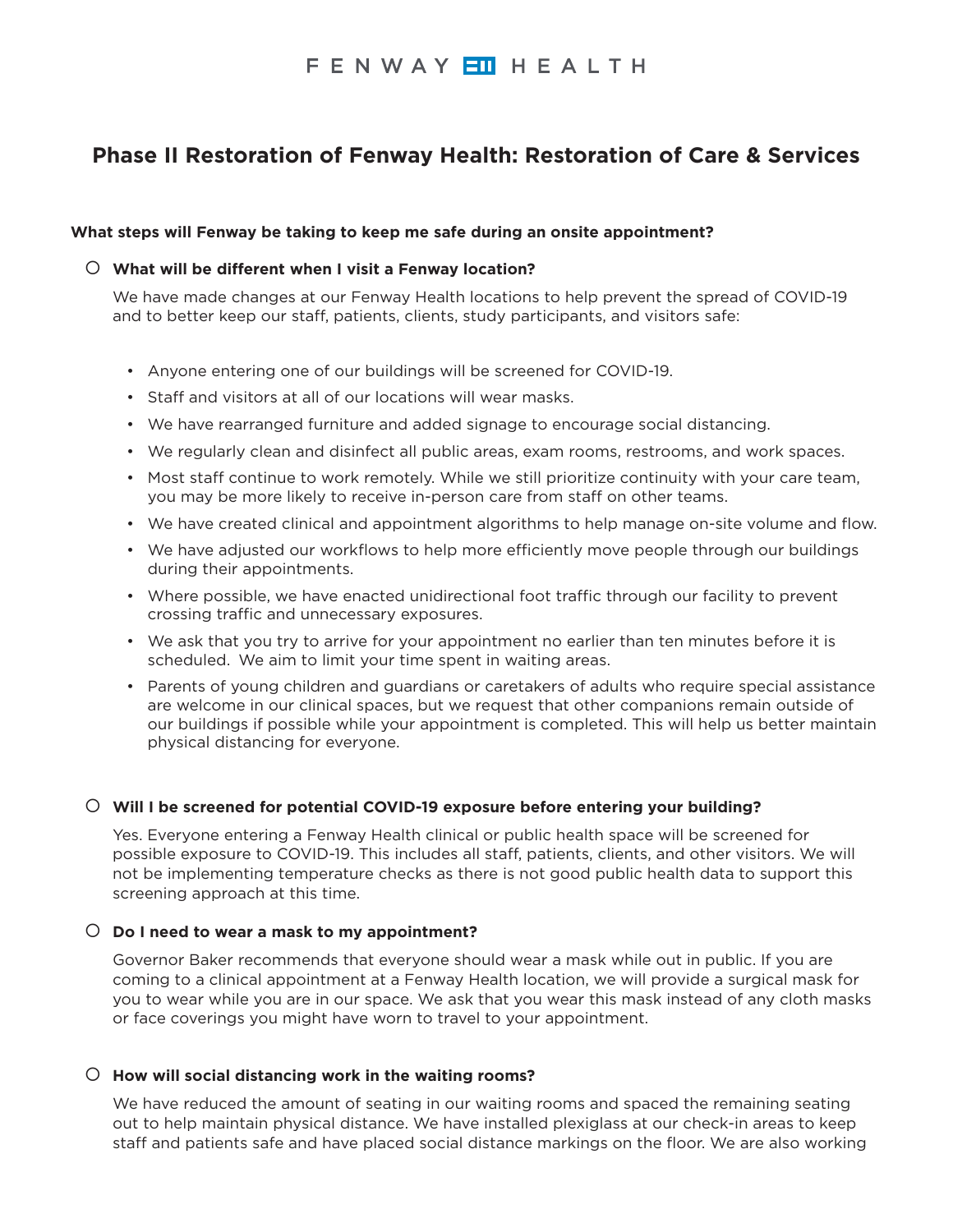to space out patient appointments so that waiting rooms will not fill up while people are waiting to see their provider.

We ask that you arrive no more than ten minutes early to your appointment. Parents of young children and guardians or caretakers of adults who require special assistance are welcome in o ur clinical spaces, but we request that other companions remain outside of our buildings if possible while your appointment is completed. This will help us better maintain physical distancing for everyone.

## { **Can I bring a visitor with me to my appointment?**

Parents of young children and guardians or caretakers of adults who require special assistance are welcome in our clinical spaces, but we ask that other companions remain outside of our buildings while your appointment is completed. This will help us better maintain physical distancing for everyone.

## { **How often are work areas, the waiting rooms, bathrooms, and exam rooms being disinfected? How are they being disinfected?**

We have ramped up our efforts to keep our facilities safe and clean. We clean and disinfect exam rooms thoroughly after every visit. We also clean high touch surfaces such as hand rails, doorknobs, countertops and chairs regularly throughout the day using CDC-approved disinfectants.

### { **Will there be a limit to the number of people allowed inside Fenway buildings at the same time?**

We are assessing the capacity of each of our locations and creating clinical and appointment algorithms to help manage on-site volume and flow to ensure patients and staff are able to maintain a safe physical distance at all times.

### **What onsite services are available?**

## { **COVID-19 Testing**

Testing is available Monday–Friday, 8 am–12 pm, by appointment. If you think you need a COVID-19 test, please call the medical appointment line at 617.927.6000 to schedule a telehealth visit to be evaluated by your provider. Fenway is now testing those who have symptoms, are an asymptomatic close contact of someone who has tested positive for COVID-19, who have attended protests and other large gatherings, or have an underlying health condition including diabetes, HIV infection, heart disease, or liver disease that puts them at higher risk for severe COVID-19 illness. For a full list of underlying health conditions, visit the [CDC web site](https://www.cdc.gov/coronavirus/2019-ncov/need-extra-precautions/people-at-higher-risk.html?CDC_AA_refVal=https%3A%2F%2Fwww.cdc.gov%2Fcoronavirus%2F2019-ncov%2Fhcp%2Funderlying-conditions.html).

If you are not a Fenway patient, but would like to get evaluated for a COVID-19 test, please call 617.927.6000

## • **Antibody Testing?**

Accurate information about COVID and how to best screen for it is rapidly changing. Although the Quest Labs COVID IgG antibody test is available to us, we still don't know how to best interpret the results. We don't yet have enough informa-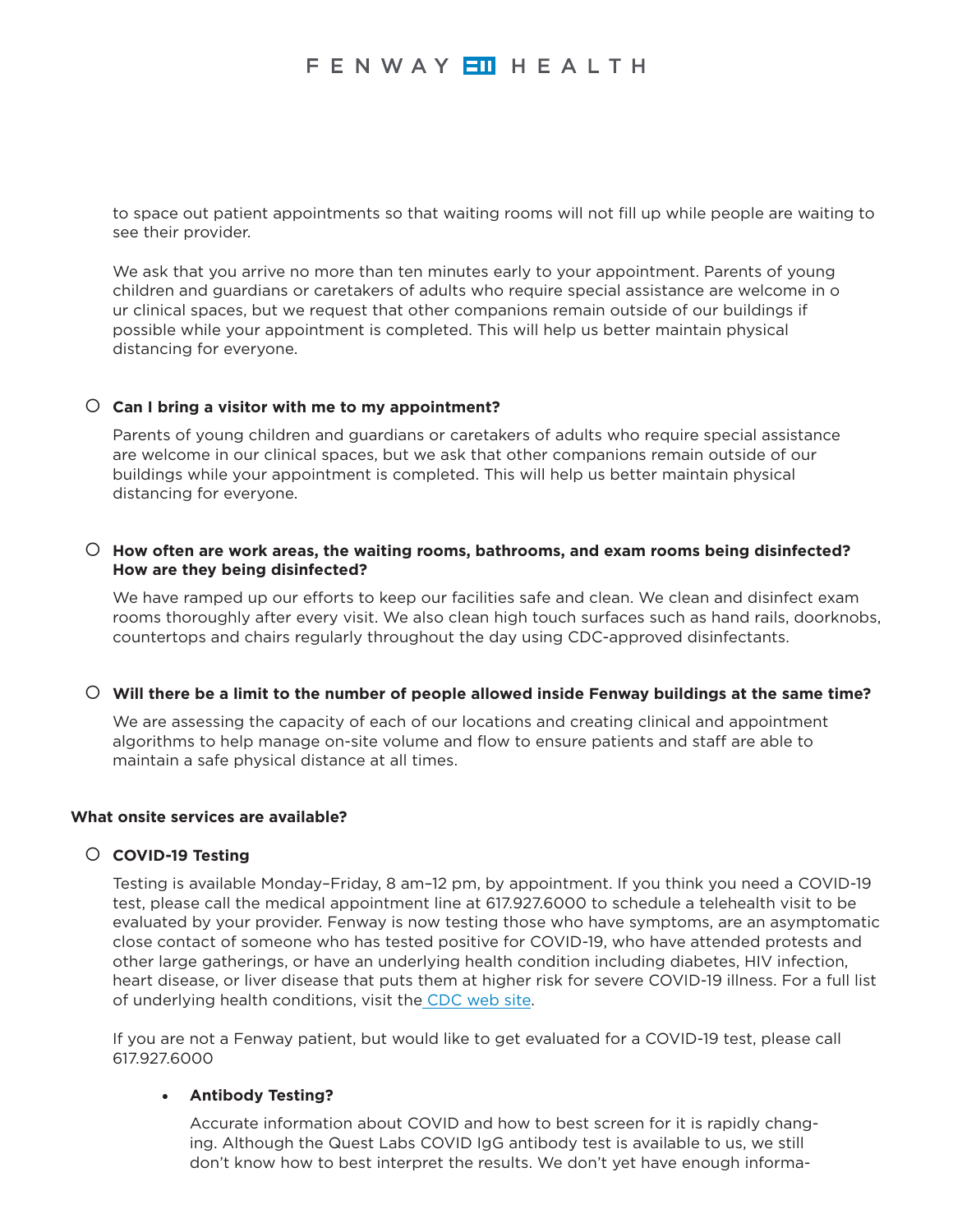tion to know how test results relate to a history of COVID infection, and results may not adequately indicate if you have been infected with COVID, just exposed to COVID, or if you are immune to COVID. Before we give advice on who should be tested, we need to learn more about who it is best for.

As a result, we are not recommending testing for most people. If you have questions, we are happy to schedule a telehealth visit to discuss if this testing is right for you. Please do keep in mind that guidance regarding testing is likely to change in the upcoming weeks and months. Please check [our website](https://fenwayhealth.org/care/medical/covid-19-testing/) for updates on testing.

## { **Medical and Nursing Departments**

Our Medical and Nursing Departments continue to offer [telehealth](https://fenwayhealth.org/info/telehealth/) care to patients for most issues. Our Phase 2 expansion allows us to now schedule in-person appointments for all of the following reasons:

- acute illnesses that require an in-person evaluation (examples: skin infections, abdominal pain, vaginal bleeding, STI symptoms)
- chronic illnesses that require an in-person evaluation (examples: diabetes, high blood pressure)
- adult preventive care that requires an in-person visit (examples: mammograms, pap smears)
- pediatric preventive care (examples: well child visits, immunizations)
- reproductive health care that requires an in-person visit (long-acting reversible contraception procedures, inseminations, obstetric visits)
- procedures aimed at treating progressive conditions that, if deferred, may lead to high risk or significant worsening of a patient's health (examples: skin biopsies of suspicious lesions, cervical colposcopy, high resolution anoscopy)
- continued administration of injectable medications (examples: testosterone or estradiol injections)
- any care for patients who cannot utilize telehealth

You can make appointments for telehealth and onsite care:

- At **1340 Boylston Street**: Monday – Friday 8:00 am – 5:30 pm; Saturday 9:00 am – 1:00 pm. Telehealth and in-person appointments 617.927.6000.
- At **Fenway: South End**: Monday – Friday 8:00 am – 5:30 pm. Telehealth and in-person appointments 617.247.7555.
- We have also consolidated clinical staff from the Sidney Borum, Jr. Health Center to 1340 Boylston and the South End. Borum patients can continue to call 617.457.8140 to make appointments at one of those locations or for telehealth services.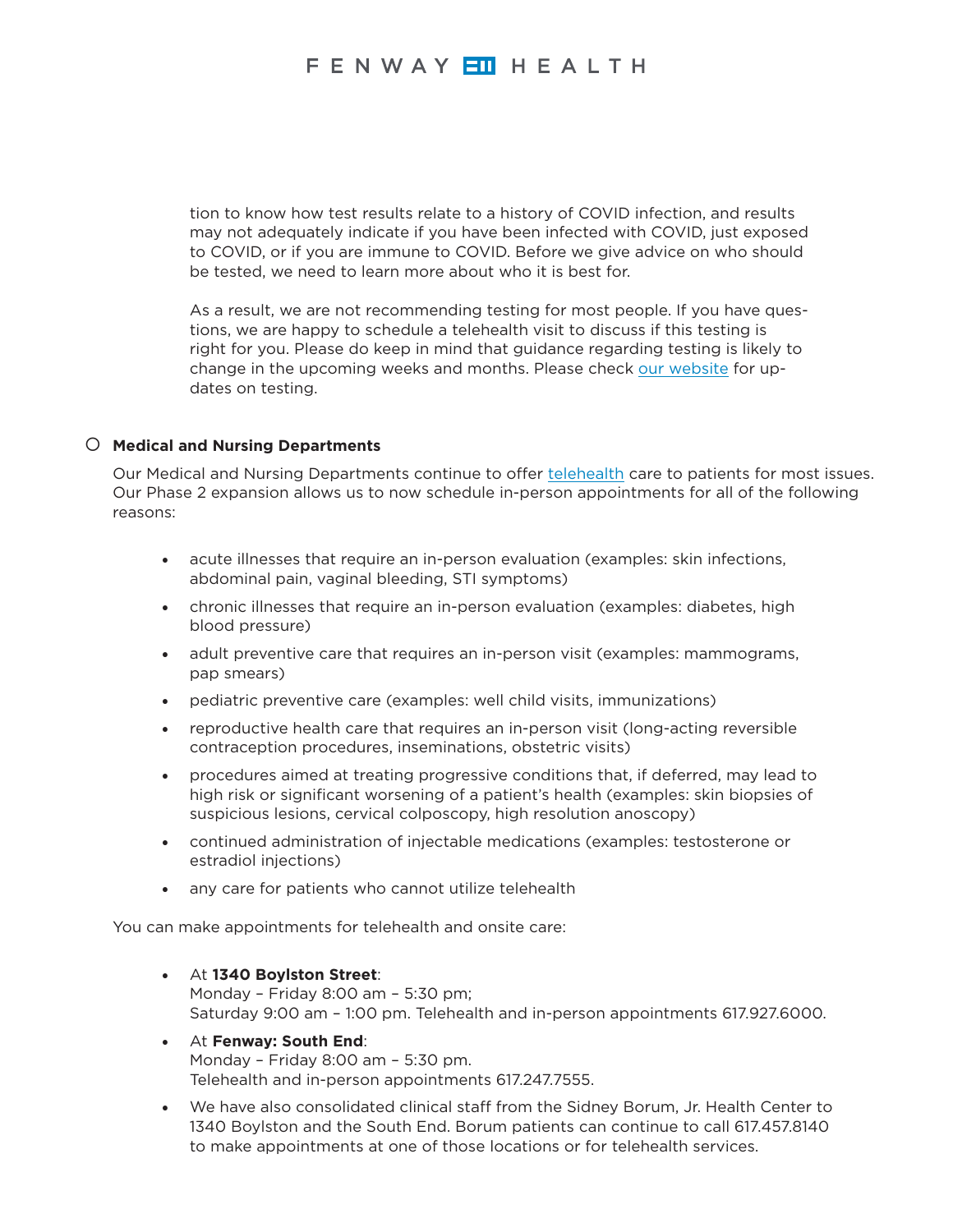- You can also schedule a medical appointment or become a new patient by using our [online scheduling system.](https://fenwayhealth.org/info/services/scheduling-appointments/)
- Medical telehealth visits may occur outside of these hours.

We continue to work with our partner hospital Beth Israel Deaconess Medical Center (BIDMC) to ensure that our patients who have respiratory symptoms and need an in-person evaluation can access care through BIDMC's Ambulatory Respiratory / Cohorted Care Unit (ARCCU), urgent care clinics, or Emergency Department (ED).

If you have any questions about how we can best help care for you, please don't hesitate to reach out to your medical team or to call our Nursing line at 617.927.6300.

# { **Behavioral Health**

Our Behavioral Health Department continues to offer [telehealth](https://fenwayhealth.org/info/telehealth/) care and will do so for the foreseeable future. We are providing psychiatry, psychotherapy, group therapy, and addiction recovery and wellness care. Our Violence Recovery Program also continues to provide counseling and advocacy services via telehealth.

Our Walk-In services for registered Behavioral Health clients remain accessible through telehealth Monday through Friday from 12:00 pm – 4:00 pm, with planning underway to resume onsite care in the near future. The Behavioral Health Walk-In Zoom room opens each day at noon and stays open until 4:00 pm. It is accessible by using the Zoom ID: 795 004 7430. Anyone without access to Zoom can receive telephone-only support. For more information, call 617.816.8242.

Our group Acupuncture Detox program will remain closed for the time being, but we are working on plans to reopen in the near future. For more information, call 617.927.6202.

If you would like to register as a new patient or make a behavioral health or addiction recovery & wellness appointment, please call the Behavioral Health Intake Line at 617.927.6202.

## { **Dentistry**

We are still determining how best to safely reopen Dentistry services. ALL Dentistry patients are required to contact our Dental Line at 617.927.6127 to schedule an initial [telehealth](https://fenwayhealth.org/info/telehealth/) appointment with a dentist, who will then assess the need for an on-site appointment on a case-by-case basis.

## { **Optometry**

You can schedule a [telehealth](https://fenwayhealth.org/info/telehealth/) appointment with an optometry provider for either a new issue or for follow up of an existing condition by using our [online scheduling system](https://fenwayhealth.org/info/services/scheduling-appointments/) or calling our Optometry Line at 617.927.6190. In person appointments are also available for urgent and emergent eye care issues.

### { **Pharmacy**

Pharmacies at both 1340 Boylston Street and Fenway: South End remain open to serve you during the following hours of operation: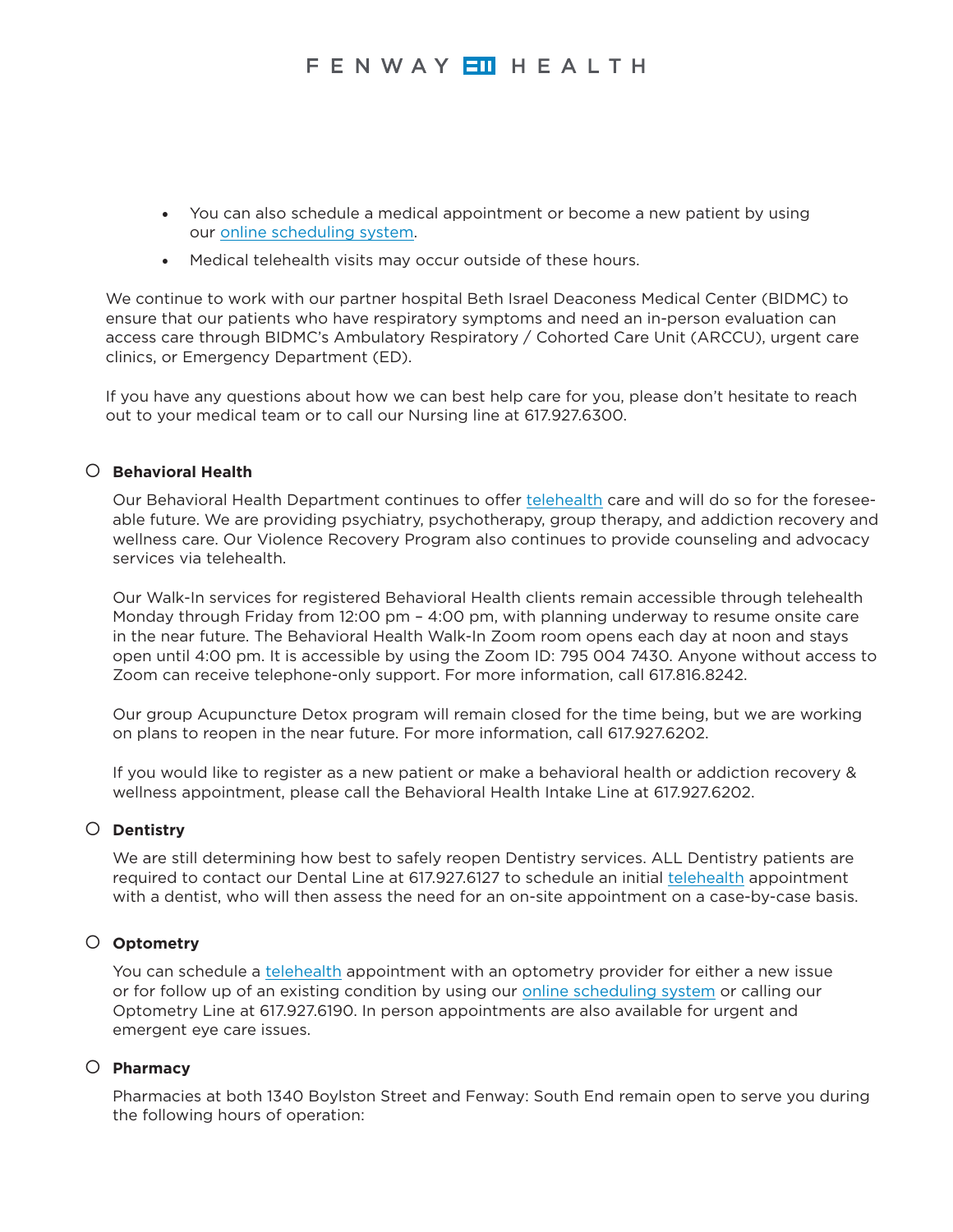### **1340 Boylston Street** (Ansin Building)

Monday – Friday 8:30 am – 7:00 pm Call 617.927.6330 – please ask us about how we can deliver or mail your medication to your home or workplace free of charge. [Request refills electronically](https://2240428.winrxrefill.com/) or via the Rx2Go app on your mobile phone.

## **142 Berkeley Street** (Fenway: South End)

Monday, Tuesday, Thursday 8:00 am – 5:30 pm Wednesday 8:00 am – 6:30 pm Friday 8:00 am – 5:00 pm Call 617.927.6163 – please ask us about how we can deliver or mail your medication to your home or workplace free of charge. [Request refills electronically](https://2242294.winrxrefill.com/) or via the Rx2Go app on your mobile phone.

## { **Can I have blood work done?**

The Quest Labs locations at both 1340 Boylston Street and Fenway: South End/142 Berkeley Street are open and able to assist with any blood work you need.

Hours of operation for the labs are: Monday – Friday: 8:00 am – 5:30 pm Saturday: 9:00 am – 1:00 pm (*1340 Boylston Street only*)

## { **Will public health programs have in-person appointments and services?**

Our HIV/STI clinic is now open at 1340 Boylston Street by appointment only for HIV/STI testing, STI treatment, telehealth PrEP navigation services, and telehealth linkage to care and services. Walk-in hours remain on hold for the time being. We will continue to evaluate guidance from state and local public health officials to help with decisions about when walk-in services might resume.

The Access Drug User Health Program team continues to do amazing street outreach work to the community via foot, bike, and our Access van. For the foreseeable future, the Access team will continue to use this outreach model to deliver supplies, pick up sharps, and help clients obtain or refill prescriptions for substance use disorder treatment.

Our housing, rental, utility assistance, and and legal program staff continue to serve clients remotely. Plans for reopening other public health programs are in development.

### { **Will public health HIV/STI testing resume?**

Fenway Health's HIV/STI clinic is now open at 1340 Boylston Street by appointment. Call us at 617.267.0159. We offer:

- HIV/STI testing
- STI treatment
- Telehealth PrEP navigation services
- Telehealth linkage to HIV care services

### { **Are walk-in hours returning for any clinics?**

Walk-in hours remain on-hold for the time being. We will continue to evaluate guidance from public health and elected officials to help with decisions about when walk-in services might resume.